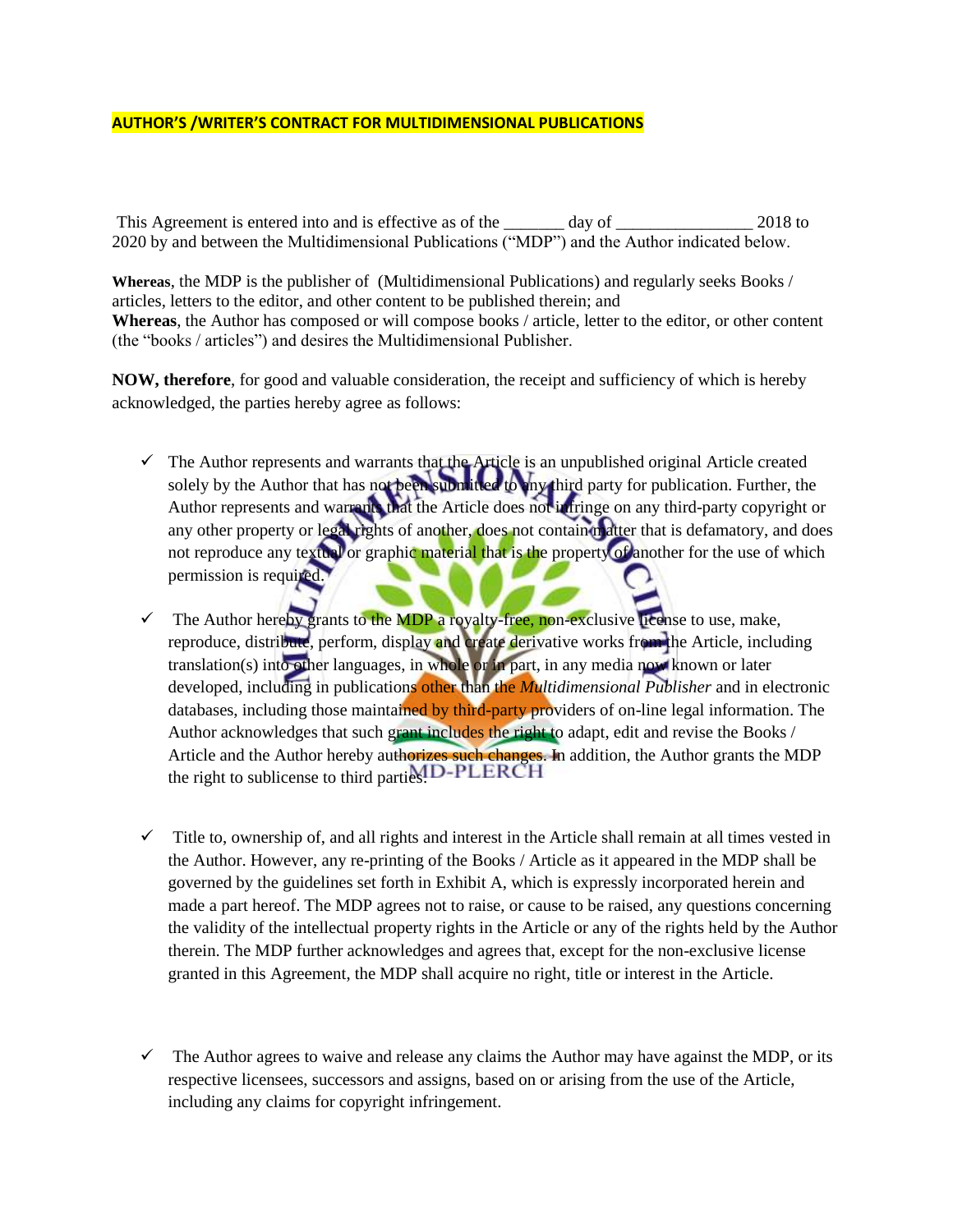- $\checkmark$  Notwithstanding the non-exclusive nature of the grant in paragraph 2, the MDP shall have the right to first publication of the Books / Article. The Author shall take no action which would hinder the MDP's right to first publication. Should the MDP fail to publish the Article within 4 months of the MDP's receipt of the finalized Books / Article, the Author may terminate this Agreement upon written notice to the Editor-in-Chief of the *Multidimensional Publisher.*
- $\checkmark$  The Author agrees to defend, indemnify and hold harmless the MDP, its directors, officers, employees, agents, successors and assigns against any and all judgments, settlements, penalties, costs and expenses (including attorneys' fees) paid or incurred in connection with claims by any party which arise from the use of the Article under this Agreement, including, but not limited to, suits arising from claims of copyright infringement, libel, plagiarism, defamation, and legal malpractice, but excepting claims arising solely from the negligence or fault of the MDP. The MDP shall have the right, but not the obligation, to participate in responding to or defending against any such claim or suit arising there from. All costs, fees, expenses, damages, judgments or other liability incurred in connection with claims that arise solely from the negligence or fault of the MDP shall be borne exclusively by the MDP. In the event a claim is asserted against the MDP as a result of the Author's alleged breach of this Agreement, the Author shall be promptly notified of same.
- $\checkmark$  The MDP shall have the right and authority to initiate and pursue legal proceedings (or not) against persons or entities believed to be infringing the rights granted by Author to the MDP pursuant to this Agreement. Author agrees to cooperate reasonably in the institution and maintenance of such proceedings. Any damages recovered by the MDP in such proceedings shall be applied first toward the MDP's costs and expenses
- $\checkmark$  Author understands, acknowledges and agrees that submission of the Article and execution of this Agreement does not guarantee publication in the *MDP* and that acceptance of the Books / Article for publication is within the sole discretion of the MDP. In addition, Author understands, acknowledges and agrees that due to space limitations or changes in the law, the Books / Article may require rewrites. Moreover, the MDP reserves the right to change the publication date at any time without providing notice to the Author.
- $\checkmark$  Author agrees to allow the staff and editors of the MDP to edit and revise the Article as MDP deems reasonable and desirable in its sole discretion prior to publication in the MDP. As a courtesy only, substantial alteration of the Article shall be subject to review and approval by the Author prior to publication. The MDP shall have sole discretion to determine whether an edit constitutes a substantial alteration. Correction of typographical errors, formatting, grammatical changes, and all minor changes shall be made without Author permission. Author's refusal to allow suggested substantial alteration of the Article shall result in a rejection of the Article. Author knowingly and voluntarily waives all other remedies of any kind whatsoever arising from the rejection of the Books / Article.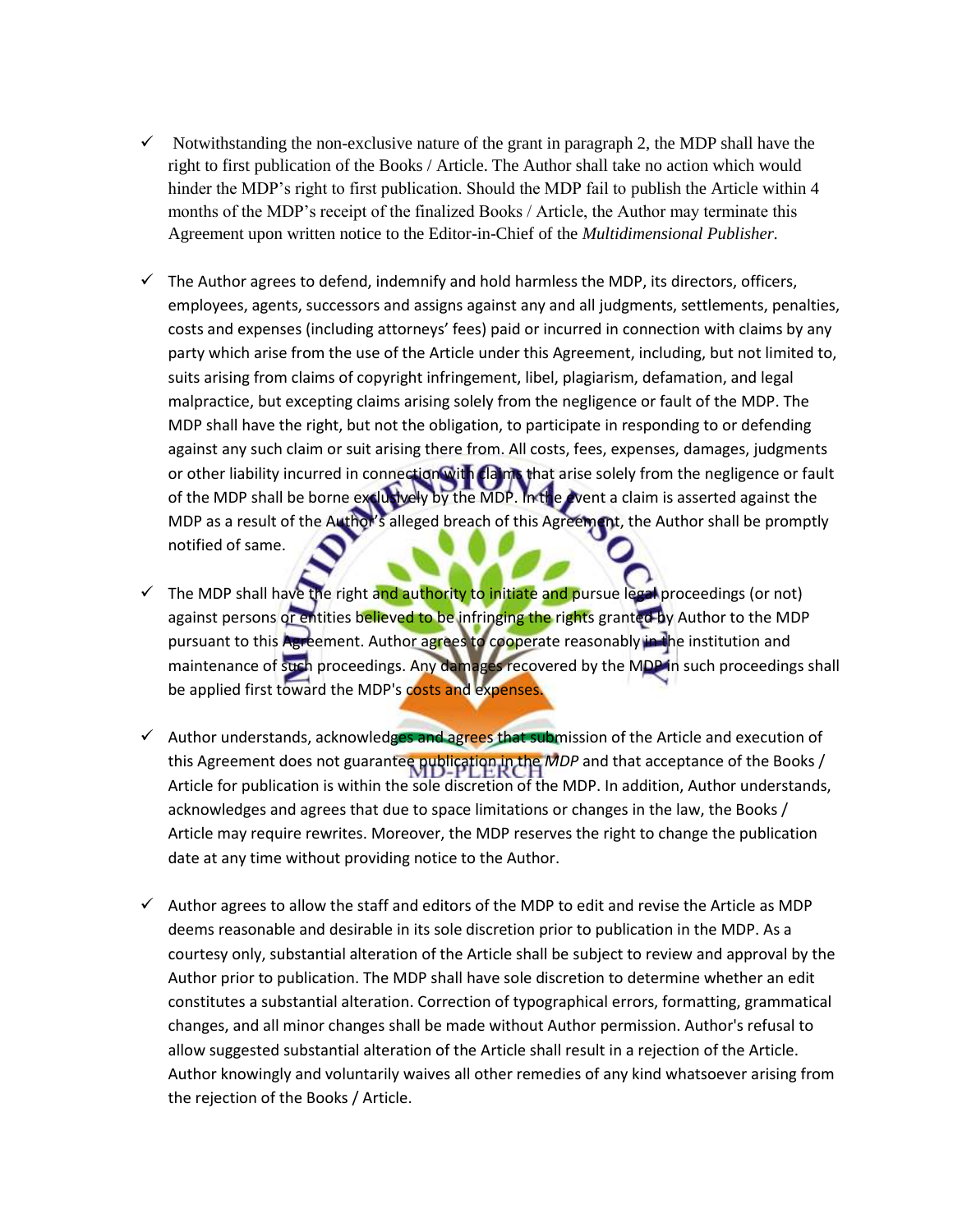- $\checkmark$  Upon execution, this Agreement together with Exhibits A and B, which are incorporated herein by reference as though set forth in full, shall constitute the complete, exclusive and final agreement between the MDP, and Author with respect to the Article that is the subject of this Agreement. All prior and contemporaneous negotiations and agreements between the parties on the matters contained in this Agreement are expressly merged and superseded by this Agreement.
- $\checkmark$  Author agrees to submit the Books / Article in Word format (PDF) via electronic email attachment to the Editor-in-Chief of the *Multidimensional Publisher* (email:multidpublication86@gmail.com) or direct submission on the website ( [www.multidpublication.in](http://www.multidpublication.in/) )
- $\checkmark$  In entering into this Agreement, neither party has relied upon any statement, representation or warranty, promise, or agreement of the other party, other than as expressly stated in this Agreement. The provisions of this Agreement may not be explained, supplemented or qualified through evidence of trade usage or prior course of dealings, and no extrinsic evidence whatsoever may be introduced in a judicial proceeding, if any, involving this Agreement. Any amendment or modification of this Agreement must be in writing and signed by the parties hereto.
- $\checkmark$  The parties represent and warrant that they have made no other agreement of any nature with any third party that would prevent them from entering into this Agreement, or that will or may impair the other party's rights hereunder.
- $\checkmark$  This Agreement shall not be modified or amended in any respect except in a writing signed by both parties.

## **MD-PLERCH**

- $\checkmark$  No act of any party shall be construed to be a waiver of any provision of this Agreement unless such waiver is in writing and signed by the other party. Any such waiver relating to one provision of this Agreement shall not constitute a waiver of any other provision. In the event one or more clauses is unenforceable as a matter of law, the remainder of the contract shall remain in effect.
- $\checkmark$  This Agreement shall be construed and interpreted in accordance with the laws of the State of INDIA. In the event any legal action becomes necessary to enforce or interpret the terms of this Agreement, the parties agree that such action will be brought in the Supreme Court of the State of INDIA for the MDP.
- $\checkmark$  The persons signing this Agreement hereby warrant that they have, prior to signing, fully read and understood this Agreement.